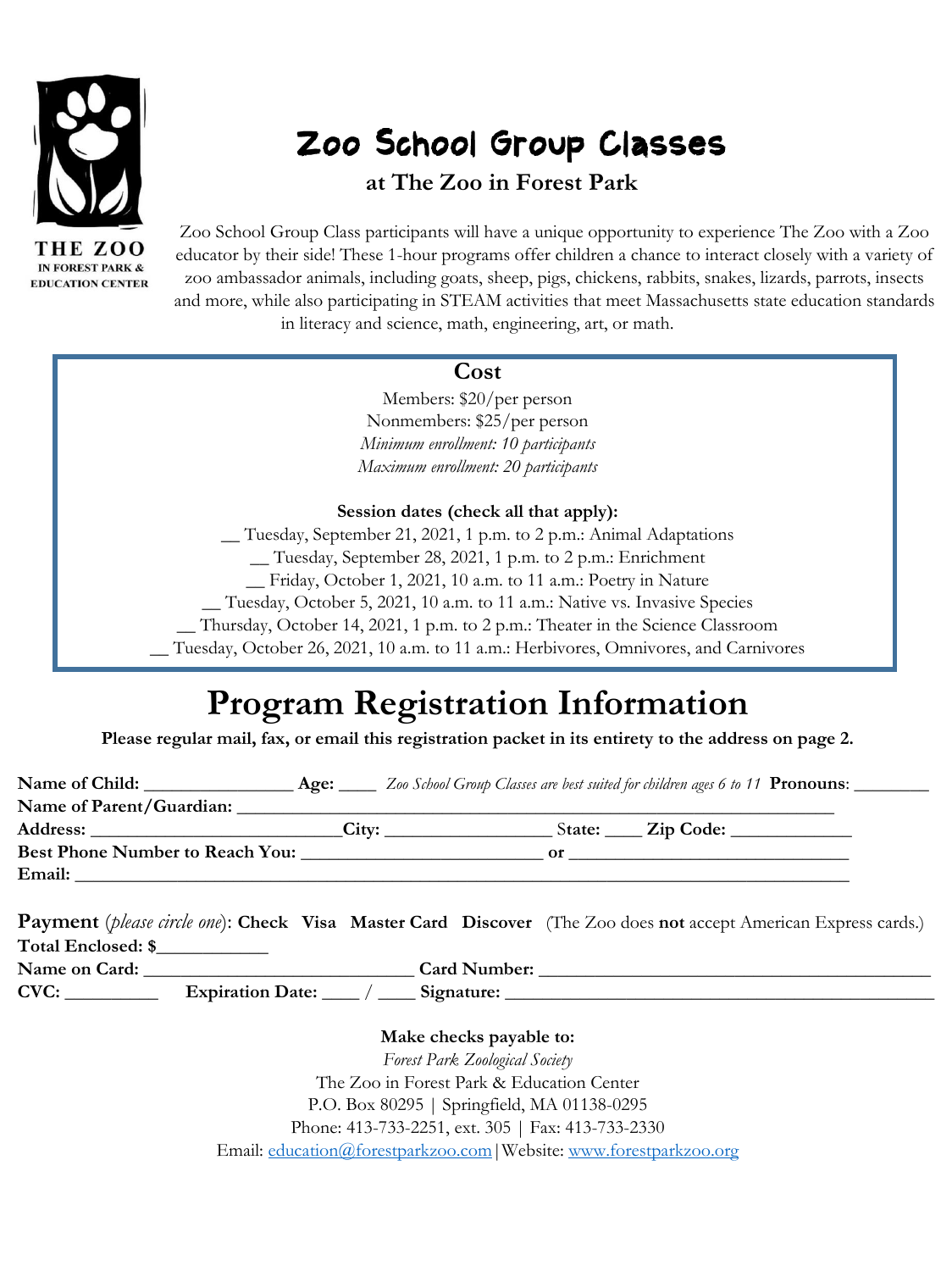### **Important Information:**

| These programs require pre-registration. Paperwork and payment are needed by 5 p.m. the Thursday prior to the |  |  |  |
|---------------------------------------------------------------------------------------------------------------|--|--|--|
| requested session(s).                                                                                         |  |  |  |

- Reservations will only be charged once the minimum registration requirement has been met.
- Refunds will not be processed without a note from a medical professional.
- We will be outside for the duration of the program please make sure all participants are prepared for the weather.
- Transportation is **not** available to or from the Zoo School Group Class program.
- In the case of inclement weather, every effort will be made to reschedule the program; session dates may be switched only if there is room to accommodate additional guests on the requested date.

|                                                  |                                                                                                                  | <b>Medical Information</b>                                                                                 |
|--------------------------------------------------|------------------------------------------------------------------------------------------------------------------|------------------------------------------------------------------------------------------------------------|
|                                                  |                                                                                                                  |                                                                                                            |
|                                                  |                                                                                                                  | List any pertinent medical conditions of which we should be aware (i.e. allergies, recent injuries, etc.): |
|                                                  | and the control of the control of the control of the control of the control of the control of the control of the | ,我们也不能在这里的时候,我们也不能在这里的时候,我们也不能会在这里的时候,我们也不能会在这里的时候,我们也不能会在这里的时候,我们也不能会在这里的时候,我们也不                          |
|                                                  |                                                                                                                  |                                                                                                            |
|                                                  |                                                                                                                  | *Medication will not be administered by zoo staff during the duration of these programs.                   |
|                                                  |                                                                                                                  |                                                                                                            |
| Date of last tetanus vaccination: ___________    |                                                                                                                  |                                                                                                            |
| Physical description of child or current picture |                                                                                                                  |                                                                                                            |
|                                                  |                                                                                                                  |                                                                                                            |
|                                                  |                                                                                                                  |                                                                                                            |
|                                                  |                                                                                                                  |                                                                                                            |

**Please initial on line after each statement.**

I understand that the staff at The Zoo in Forest Park & Education Center are trained in the basics of First-Aid and CPR and I authorize them to give my child First-Aid and CPR when appropriate. \_\_\_\_\_

In the case of emergency, I give The Zoo in Forest Park & Education Center permission to take my child to the nearest medical emergency treatment facility and to authorize necessary treatment until I can be reached. \_\_\_\_\_

I give The Zoo in Forest Park & Education Center permission to take my child to the adjacent fields and ponds inside Forest Park with proper supervision and weather permitting.

Parent/Legal Guardian Signature: \_\_\_\_\_\_\_\_\_\_\_\_\_\_\_\_\_\_\_\_\_\_\_\_\_\_\_\_\_\_\_\_\_\_\_\_\_ Date:\_\_\_\_\_\_\_\_\_